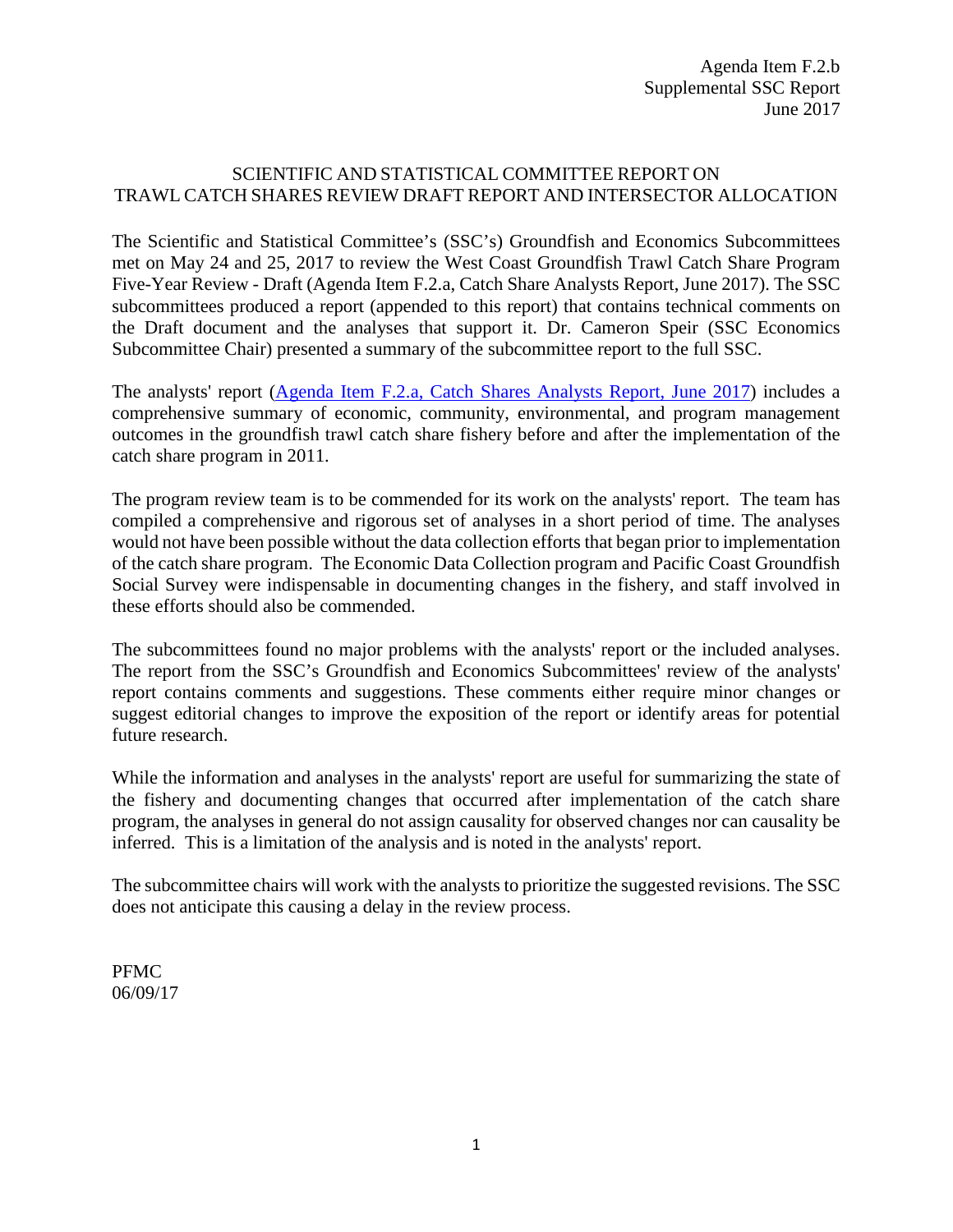### REPORT OF THE SSC GROUNDFISH AND ECONOMICS SUBCOMMITTEES ON THE WEST COAST GROUNDFISH TRAWL CATCH SHARE PROGRAM FIVE-YEAR – DRAFT

The SSC's Groundfish and Economics Subcommittees met on May 24 and 25, 2017 to review the West Coast Groundfish Trawl Catch Share Program Five-Year Review Draft document to be presented at the June 2017 Council meeting. This report summarizes the discussion with emphasis on recommendations by the Subcommittees to the analysts.

Jim Seger (Pacific Fishery Management Council [PFMC] staff) gave a brief overview of the timeline and process for reviewing the Trawl Catch Shares Review document(s). At the June PFMC meeting, the Council is scheduled to approve the draft document for public review. Given Council approval, probably subject to responding to comments from advisory bodies, a finalized draft will be ready for general distribution and public comment in the late summer. In November 2017, the Council will consider approving the draft as final. During summer, the Community Advisory Board (CAB) will work on a range of alternatives for the Council to follow-up on.

Dr. Seger reminded the group that there is also a 5-year review of the inter-sector allocations in parallel to the 5-year review of the trawl catch shares program.

The program review team is to be commended for its work so far. The team has compiled a remarkably comprehensive set of information on the status of the fishery in a very short amount of time.

It is very difficult to identify whether many of the changes that have occurred after implementation of the catch share system were caused by the catch share program. Nearly all the analyses do not assign causality for any observed changes, but rather document the state of the fishery before and after catch share program implementation. This limitation of the analysis should be understood by stakeholders that use the program review results and clearly stated in the final document.

This analysis would not be possible without the data collection efforts that began prior to implementation of the catch share program. The Economic Data Collection (EDC) program and Pacific Coast Groundfish Social Survey (PGFSS) are indispensable in documenting changes in the fishery that have occurred.

The subcommittee has the following recommendations regarding the overall organization of the report.

- A section that documents all sources of data used in the report is required. This section can be succinct (several paragraphs per data source), but should describe each source (EDC, PCGFSS, fish tickets, logbooks, WCOP and any other data used in the analysis).
- The final report should include a discussion of the confidentiality rules associated with the data. This could be included in the data section.
- The full document will likely be used primarily for reference, so it is essential it be well organized and provide a means to quickly locate specific information. A detailed table of contents, list of tables, and list of figures is required in the final document.

#### **Section 3.1 Economic Performance**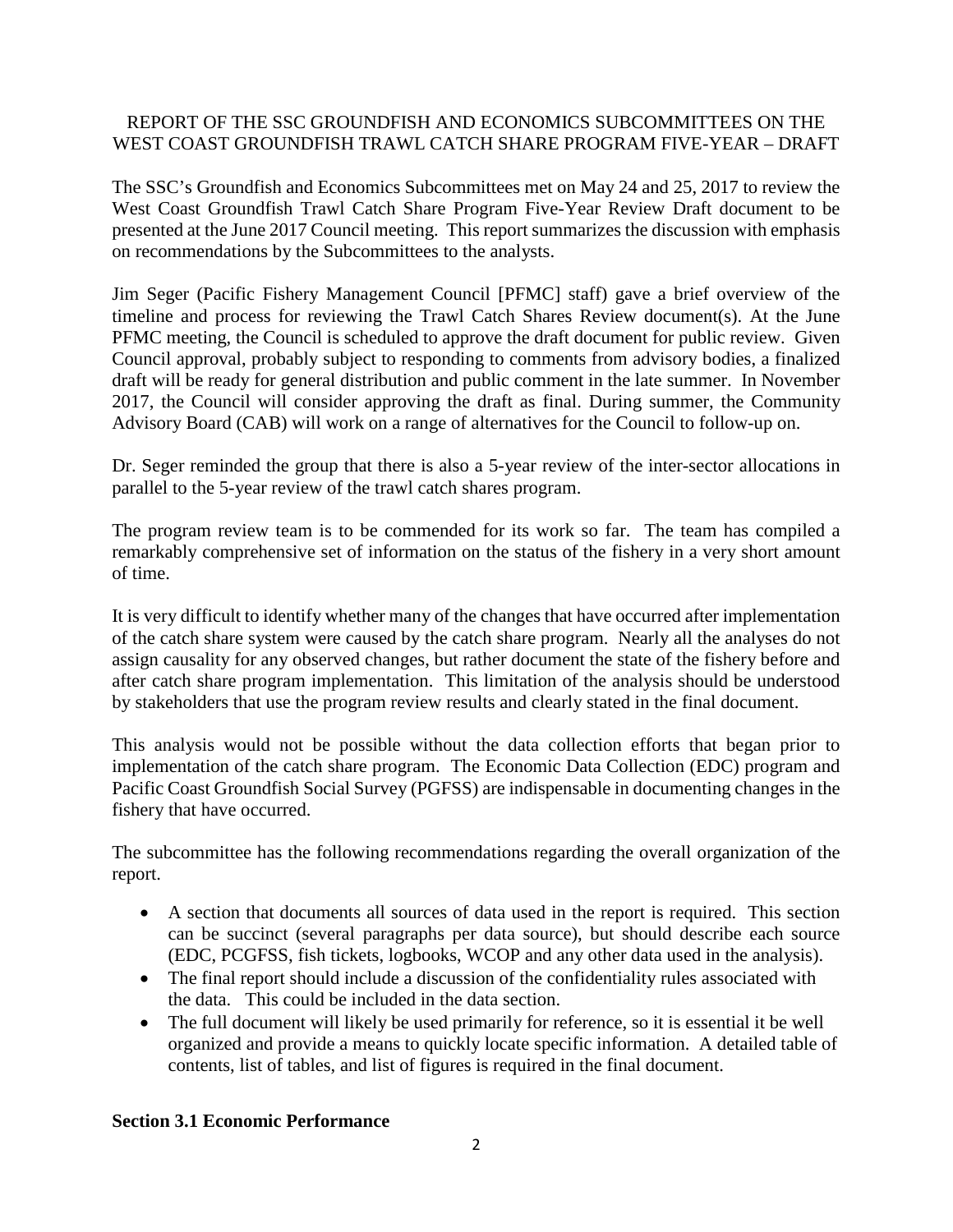Section 3.1 is the longest section of the draft report and summarizes economic aspects of the groundfish catch share fishery. The first major subsection, 3.1.1 Changes in Net Economic Benefits, summarizes net revenue fishery-wide and reports that net revenue to all participants in the fishery more than doubled from the pre-catch share base period (2009-2010) to the period following catch shares (2011-2015). Subsection 3.1.1 goes on to summarize several aspects that are thought to affect the level and change in net benefits in the fishery including: consolidation, efficiency and productivity, product value, and quota market performance. The second major subsection, 3.1.2 Individual Economic Outcomes, summarizes the distribution of individual financial outcomes for participants in the fishery. In addition to profitability and detailed tabulations of cost by category and fleet, this subsection reports on participation, timing and location of landings, diversification, gear-switching, and carryover provisions. The third major subsection, 3.1.3, Other Economic Goals and Objectives, reports on utilization of annual catch limits, income and employment impacts, conflicts between fishery sectors in the southern sablefish quota area, and safety outcomes.

#### General Comments on section 3.1

For figures and tables where there is large variation across entities (e.g. vessels or plants) and the data are a census, percentiles, rather than standard deviations, may be a better way to show the variation among individuals. An example of this is figure 3-12, but there are many similar cases.

#### Specific comments on Section 3.1.1 Changes in Net Economic Benefits

Table 3-1: There should be a note that the overall net benefits table (Table 3-1) does not subtract buyback fees as a cost since these a transfer to the public, not a true cost.

#### *3.1.1(b)(1) Consolidation*

There is no direct comparison of consolidation that occurred in the post-buyback period up to the catch share and then after. This comparison could provide some basis for assessing the effect of the catch share program, particularly if observed consolidation rates were compared to predicted consolidation in the Final Environmental Impact Statement (FEIS). While the FEIS does not separate whiting/non-whiting vessels in the same manner as the analysis in the draft document, it would be useful to have a comparison in the report to see if the rate of consolidation has changed relative to the rate prior to the catch share program being implemented.

Table 3-6 shows the number of processing companies. This is lower than the number of plants. This should be clarified here and there should be a cross reference if there is information in the report on the number of plants or buyers.

The draft analysis uses the number of vessel accounts that have nearly reached annual Quota Pounds (QP) limits (Tables 3-7, 3-8) and the number/percentage of entities holding Quota Share (QS) greater than 90 percent of the control limit (Table 3-9) as indicators of the degree to which consolidation limits are constraining on individual operations. The draft document simply notes that "a small percentage of vessel accounts have reached annual QP use limits since the implementation of catch shares" and "few entities are close to the QS control limits on individual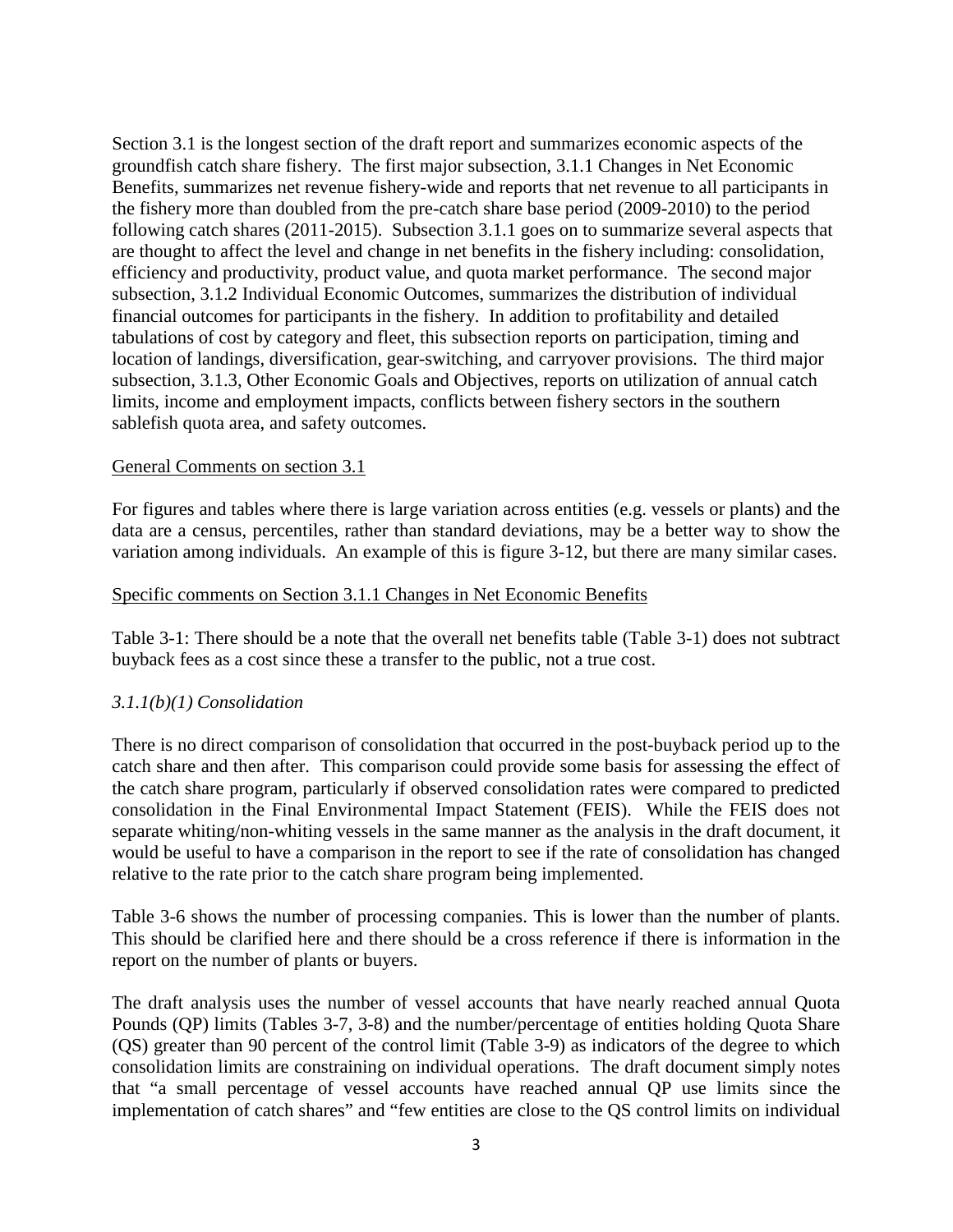species." While the fact that not many vessels have come close to aggregation limits is suggestive that the limits are not very constraining, it is not conclusive. We do not know, and there is nothing in the draft analysis to indicate, how many firms might have exceeded QP or QS aggregation limits, and by how much, if these constraints were not there. This is an important caveat that should be noted and may be an area where further research is needed.

- The analysts should explore and report whether there is additional information (e.g., from surveys) that might suggest that vessel QP limits are more limiting than suggested.
- Lian, Singh and Wenninger (2009) developed pre-catch share estimates of optimal operations size (i.e., how economies of scale affect vessel size and output) that could be used to investigate whether vessel QP limits are constraining.
- It may be useful review existing studies that evaluated how much consolidation of QP or QS equivalents occurred in fisheries that did not impose similar aggregation limits.

# *3.1.1(b)(2) Efficiency and Productivity*

The draft document includes the Lowe Multifactor Productivity Index (Lowe Index) as one indicator of vessel-level productivity (the relationship between the quantity of fish produced and the amount of inputs used to harvest fish). The Lowe index can be adjusted to incorporate changing biomass levels and the biomass-adjusted version is included in the draft document (Table 3-11, non-whiting vessels; Table 3-13, shoreside whiting vessels). However, the use of the biomassadjusted Lowe Index is problematic because it assumes that commercial catch per unit of effort (CPUE) should increase proportionately with biomass (i.e. constant catchability). This assumption is unlikely (especially so for whiting), and is contrary to assumptions made in stock assessments. The biomass-adjusted version of the Lowe index should therefore be removed from the final report and only the unadjusted version presented.

On page 3-21 the following sentence should be deleted as it is not accurate: "Projected biomass estimates in stock assessment reports are, by nature, decreasing, meaning that total non-whiting biomass is underestimated in years for which projections are used. The overall productivity change could be inflated if the biomass is lower than assumed."

The draft document tabulates the efficiency (calculated as net revenue as a percentage of total revenue) of each sector of the fishery (Table 3-14). The results show a substantial increase in efficiency for non-whiting catcher vessels and a decrease in efficiency for non-whiting processors after catch shares implementation. The draft document does not comment on reasons for this change, but there may be reasons other than changes in operational efficiency. The draft document should discuss whether this is driven by increases in ex-vessel prices and thus a transfer to rents from processor to harvest sectors.

The distribution of efficiency changes should be analyzed.

- It is unclear from information presented in the draft document whether efficiency changes have been driven by large changes in a few vessels or more broadly distributed changes.
- It would also be useful to explore whether less efficient vessels have exited over time during the catch share program and if that has increased overall efficiency.

# *3.1.1(b)(4) Quota Market Performance*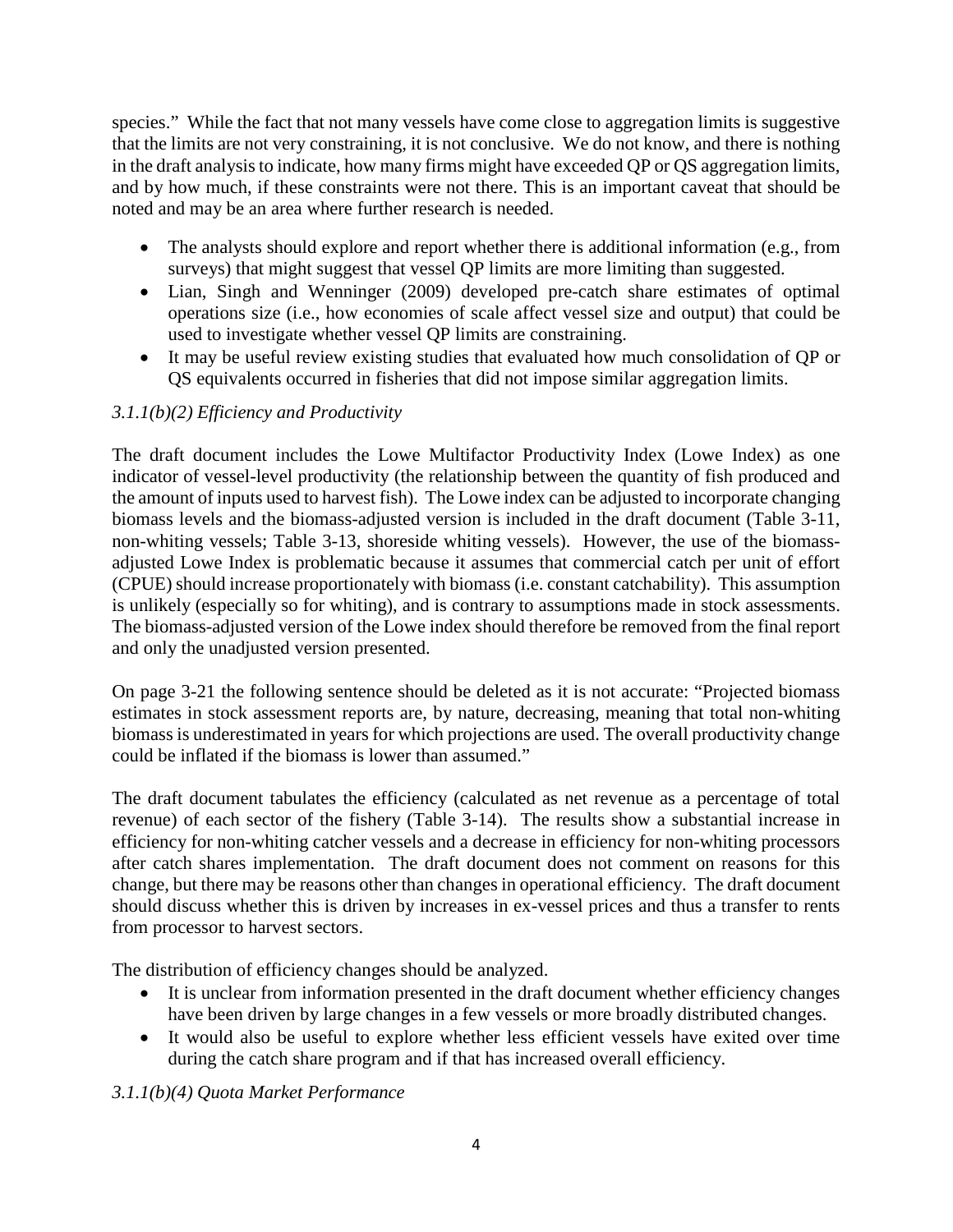The draft document uses cash sales of QP that include only single species transactions as the indicator of QP price. However, cash sales may not be a good representation of the value of QP because they represent only a small number of transfers and a minority of transfers of some species (Table 3-21, 3-22). There was extensive discussion of this and two points should be added to the discussion:

- QP prices from single-species cash sales likely indicate what some additional QP put on the market would sell for (marginal value), but not the average value of all transfers including multi-species transfers.
- Several species have QP prices above ex-vessel price despite the fact that there is unused QP, which suggests the prices are part option value. That is, participants may hold QP or are willing to buy QP at a premium as insurance to avoid an overage they cannot cover and the resultant forced shut down.

Table 3-22 is useful for understanding the percentage of quota transferred in cash sales for some species. However, the table should break out single-species/multi-species cash sales and add more species, since only single-species cash sales provide usable species-level QP prices.

### Specific comments on Section 3.1.2 Individual Economic Outcomes

The analysis in this section focuses on individual financial outcomes. Therefore, variation in the data is best represented by reporting percentiles, rather than medians and standard deviations. This will give a better sense of whether the distribution of individual outcomes is skewed by a few outlying individuals. EDC data represent a census of all vessels (and processors) operating in the fishery and variation in this data is due to heterogeneity of respondents. This is in contrast to some biological data and models where measures of variation include sampling variability.

The classification of a vessel as whiting or non-whiting can (and does) change from year-to-year depending on individual vessels' choice of target species. How frequently this occurs and its effect on the outcome of the analysis should be further investigated.

# *3.1.2(a) Individual Viability and Profitability*

Figure 3-13 shows the percentage of catcher vessels with negative net revenue (both total and variable cost) in each year of the EDC data. This is a good indicator of the distribution of net revenue across vessels. There would be benefit in tracking the cumulative net revenue per vessel over time as well. A table or figure that showed the percentage of vessels with negative cumulative net revenue (from 2009 through a given year) would be useful for several reasons:

- A vessel's classification as whiting/non-whiting can (and sometimes frequently does) change from year to year.
- Total Cost Net Revenue incorporates "lumpy" fixed costs and can fluctuate from year-toyear depending on when an investment is made.
- The presence of vessels with persistent negative net revenue values would indicate either a problem in the data or an issue for future research.

The information in Tables 3-25 through 3-32 was presented to the subcommittees as plots. These were easier to interpret than the tables. These figures should be included in the written report.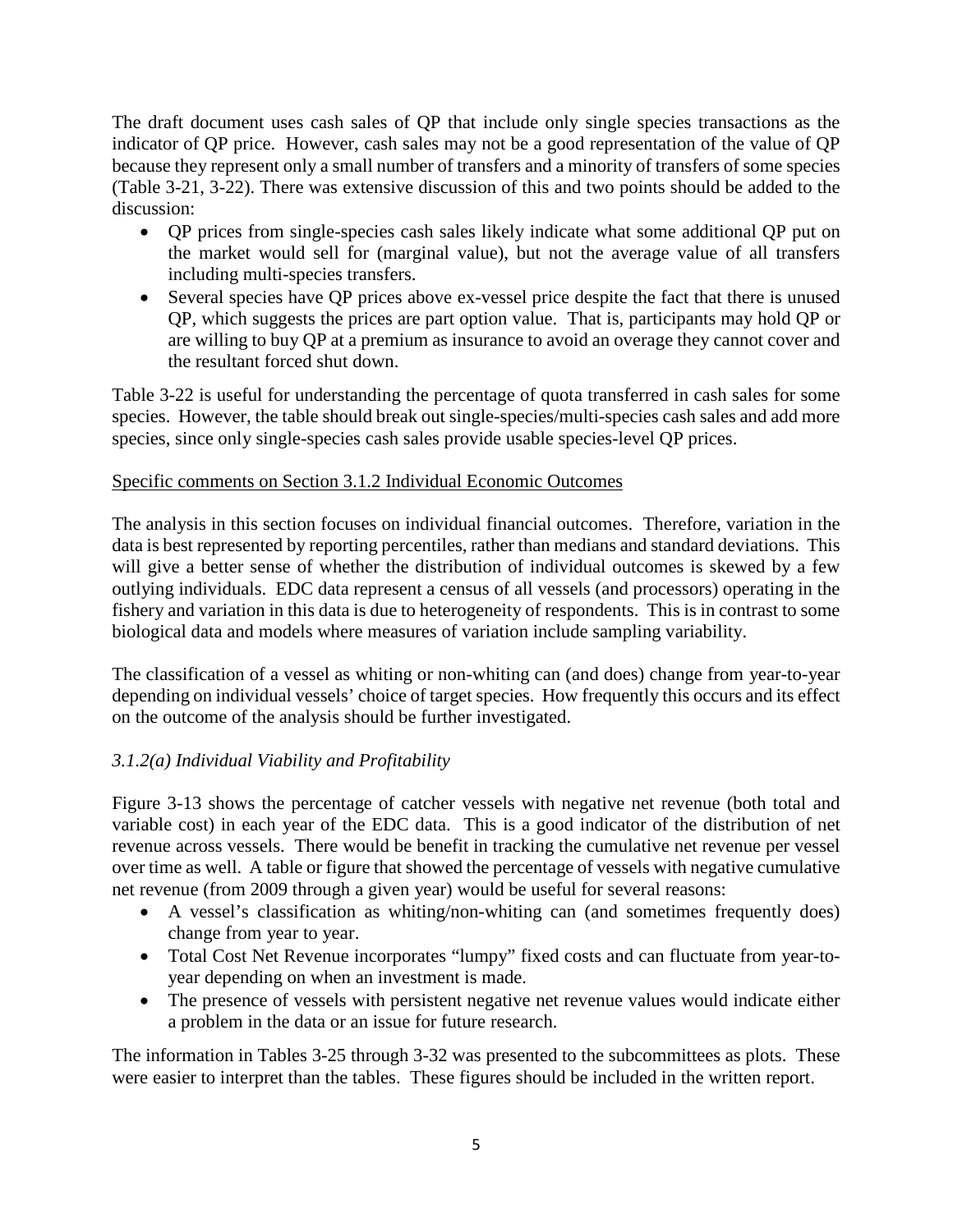Tables 3-25, 3-29, and 3-31, which summarize costs by year and category for shoreside catcher vessels, contain a pre-catch shares and catch shares period average for each cost category. For cost-recovery and observer fees, these averages are misleading because these costs have been systematically changing over time. For example, observer costs were subsidized at a declining rate from 2011 through 2015.

The ratios of the standard deviation to the mean presented in Tables 3-26, 3-28, 3-30, 3-32 are often very large. This indicates that there high degree of variation among vessels; therefore mean/SD values could be strongly influenced by outliers. For example, in 2012 Total Cost Net Revenue (TCNR) went down substantially, while Variable Costs Net Revenue (VCNR) only declined slightly.

Plots and tables that use empirical percentiles are strongly preferred to present the values and distribution for the data in this section.

There appears to be a large decline in mean TCNR in 2012 that appears to occur across the shoreside whiting, at-sea whiting catcher vessels, and non-whiting trawlers (Tables 3-26, 3-28, 3- 30). 2012 saw a large decrease in whiting total allowable catch (TAC). Also, the EDC data presented in the draft document represent activity level analyses, so large fixed costs can affect more than one fishery. This could be the result of the same vessel(s) making a large investment in fixed costs. Again, using the median minimizes the effect of outliers in the presentation of results. Further investigation into what happened in the fishery in 2012 may be warranted and the outcomes may not be due to the catch share program.

### *3.1.2(a)(2) Quota Leasing Activity and Distribution of Net Revenue*

The tables presented in this section are very useful for getting reference information and specific values. However, the final document should also include the figures included in the presentation to the subcommittees because they are easier to interpret than tables.

Figure 3-19 presents net quota spending as a proportion of revenue, by revenue quartiles. It is unclear what question this figure addresses.

#### *Additional minor comments on 3.1.2*

Table 3-35: note here you have decimals in percentages, but not in earlier similar tables – please be consistent.

#### Specific comments on Section 3.13 Utilization

### *3.1.3(a)(1) Utilization of Non-whiting Species Allocations*

Figure 3-38 shows landings and discards relative to Annual Catch Limits (ACLs) for eight species groups. These figures are informative, but a longer time series should be provided to illustrate that underutilization has occurred over a long period of time prior to catch shares.

Text after Figure 3-38 on page 3-139 seems out of place.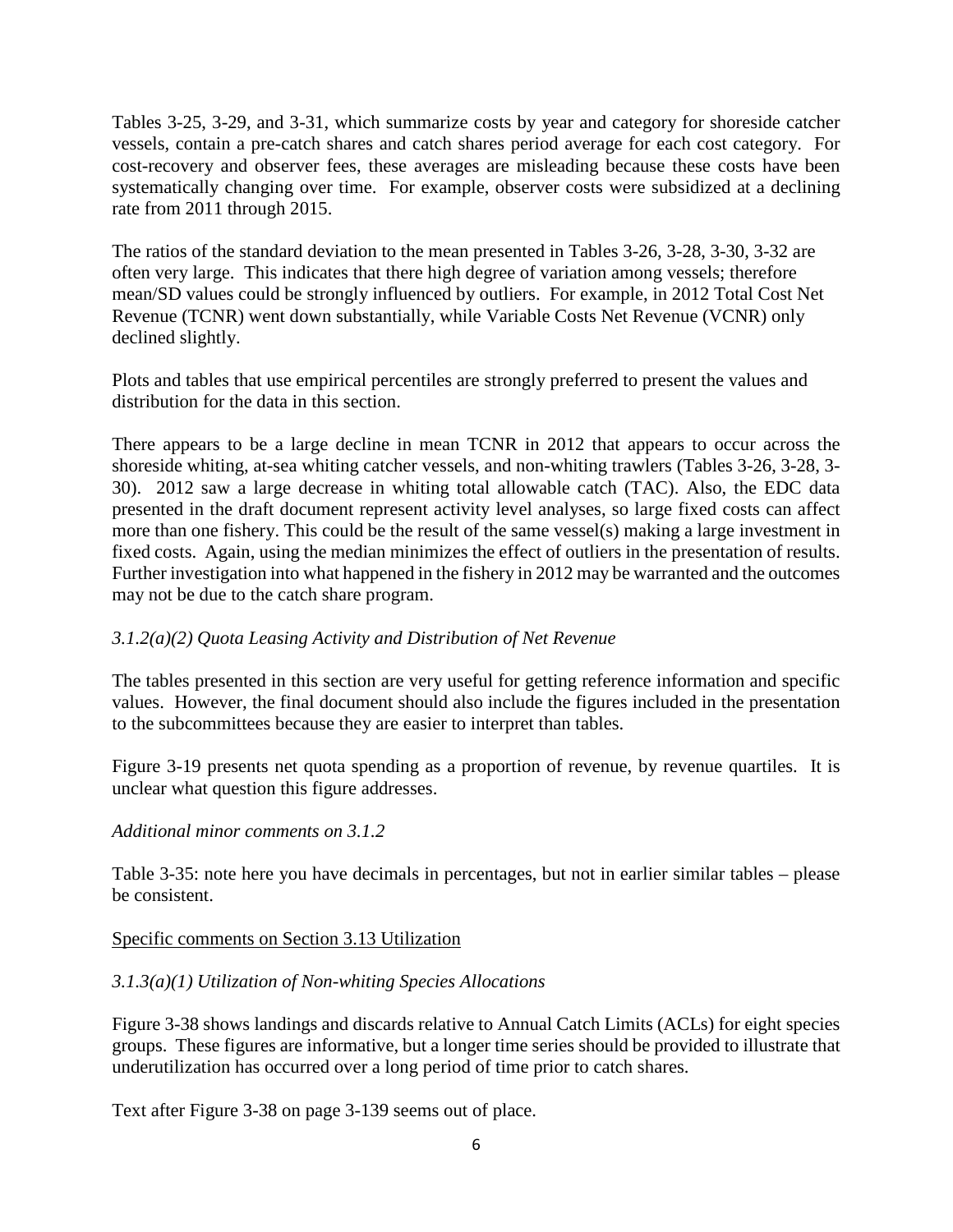- Some or all of the paragraph beginning "There can be trade-offs" and next paragraph should be deleted. Some of this discussion in this section is unsupported by any analysis.
- This section might be best presented in the form of: "this is what we know and what we don't know about why there is underutilization"
- It may be useful to include analysis of reasons for underutilization and data necessary to answer this question in future research and data needs identification.

The discussion around Figure 3-39 seems speculative. It would be useful to have additional analysis on market limitations (to verify and support Figure 3-39). For example, it would be useful to interview seafood buyers for retail and restaurant sector. Comments by the public at the subcommittees' meeting referenced a poll of buyers by MSC that indicated certainty and consistency of supply was a paramount concern.

### *3.1.3(b) Income and Employment Impacts through Associated Sectors of the Industry*

The text should emphasize that the results in this section are model outputs, not data. Input output models are deterministic, but there is model error. If possible, it would be nice to have some idea of uncertainty or error of economic impact results, especially as they are presented as impacts "over time" in Figure 3-51.

#### *3.1.3(c) Interdependencies with Other Fisheries*

The guidance from National Marine Fisheries Service (NMFS) headquarters to address interdependences with other fisheries is not clear about what types of interdependencies should be evaluated. The analysts addressed interdependencies that they or stakeholders had identified as problematic. There may be others that were not identified but are important.

While the analysis addresses conflicts between the individual fishing quota (IFQ) and non-IFQ (open access or fixed gear permit) fisheries for sablefish south of 36° N Latitude, it is not clear if the analysis here completely responds to comments submitted to the Council by stakeholders. These comments suggest that the catch share program is enabling fishing by vessels in the catch share fishery to use fixed gear in areas south of 34° 27' where the limited access trawl fishery had never been prosecuted in the past. Further analysis on this issue should be explored because it is unclear what conclusions should be drawn from the existing analysis of sablefish landings in the Morro Bay area (e.g. Figures 3-52 and 3-53).

#### *3.1.3(d) Safety*

There is uncertainty as to whether the definition of incidents in the Coast Guard data includes break-downs (Figure 3-54). It is likely that some of the break-downs are included in the incident data. Having observers on board all vessels mean could lead to higher reporting of incidents to the Coast Guard. This could lead to some bias in comparisons of the number or frequency of incidents before and after catch share implementation.

The relationship between proportion of trips starting between midnight and 2 a.m. and cost of observers could be spurious (Figures 3-59) because some of the relationship may be affected by vessel size. Specifically, the relative cost of observers is higher for smaller vessels so they are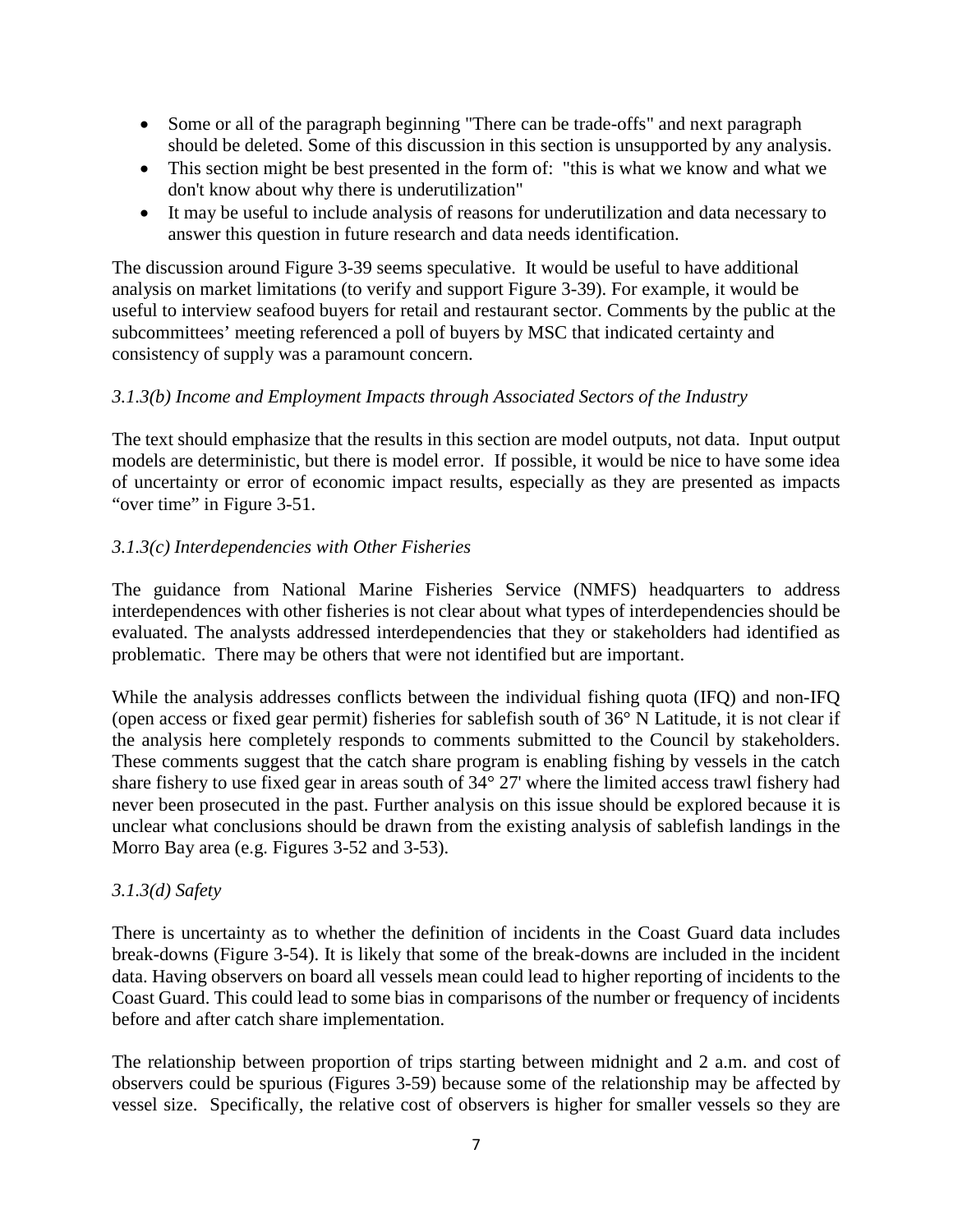more likely to time trips this way. The analysts agreed that at least some of this relationship may be affected by vessel size, but claimed that there is consistent increase in observer cost over time due to reducing subsidies over years, so that most of what is driving the midnight to 2 a.m. start time is likely due to cost.

## *Additional minor comments on 3.1.3*

All other roundfish in Figure 3-38 includes rockfish, but rockfish are not usually considered roundfish. This label should be changed to all other non-flatfish groundfish.

Pg. 3-171 mentions the "warm blob", but it should actually be referred to as "the Blob".

It is difficult to distinguish between pre-catch share and catch share period in Figure 3-56. Use of open circles may improve readability.

### **Section 3.2 Community Performance**

Section 3.2 summarizes aspects of the catch share program that are believed to affect fishing communities. This section summarizes the geographic distribution of landings, the location of buyers/first receivers, infrastructure in specific ports, the location of quota owners, community level social indicators (engagement and vulnerability), employment, various aspects of community fishing associations and cooperatives, and the attitudes of fishery participants regarding various aspects of the catch share program and the fishery in general. Section 3.2 also provides information on PGFSS survey respondents statements regarding the ability of new participants to enter the fishery and perceived determinates of exit from the fishery.

#### General Comments on section 3.2

A preamble should be added that reminds readers that the program is not yet mature and, in particular, that trading of QS only started recently. This impacts several aspects of the program perceptions, such as whether it is harder to get loans. Also, the report should place the groundfish fishery in the broader context of the west coast fisheries because most vessels are not reliant on groundfish revenue.

Section 3.2 should focus more on regional differences in perceptions and, to the extent possible, also report the impacts/changes in perceptions within communities (as well as between communities). The latter may be challenging to assess given small sample sizes by community and it may be necessary to rely on the repeat response information.

Could the data be used to explore the quantitative effects of changes in the location of quota? For example, which vessels/operators (the least efficient?) are leaving?

The highlights need to be supported by the text. Also, be careful of highlighting statements such that they appear to represent consensus among respondents, but for which the detailed responses indicate this is not necessarily the case.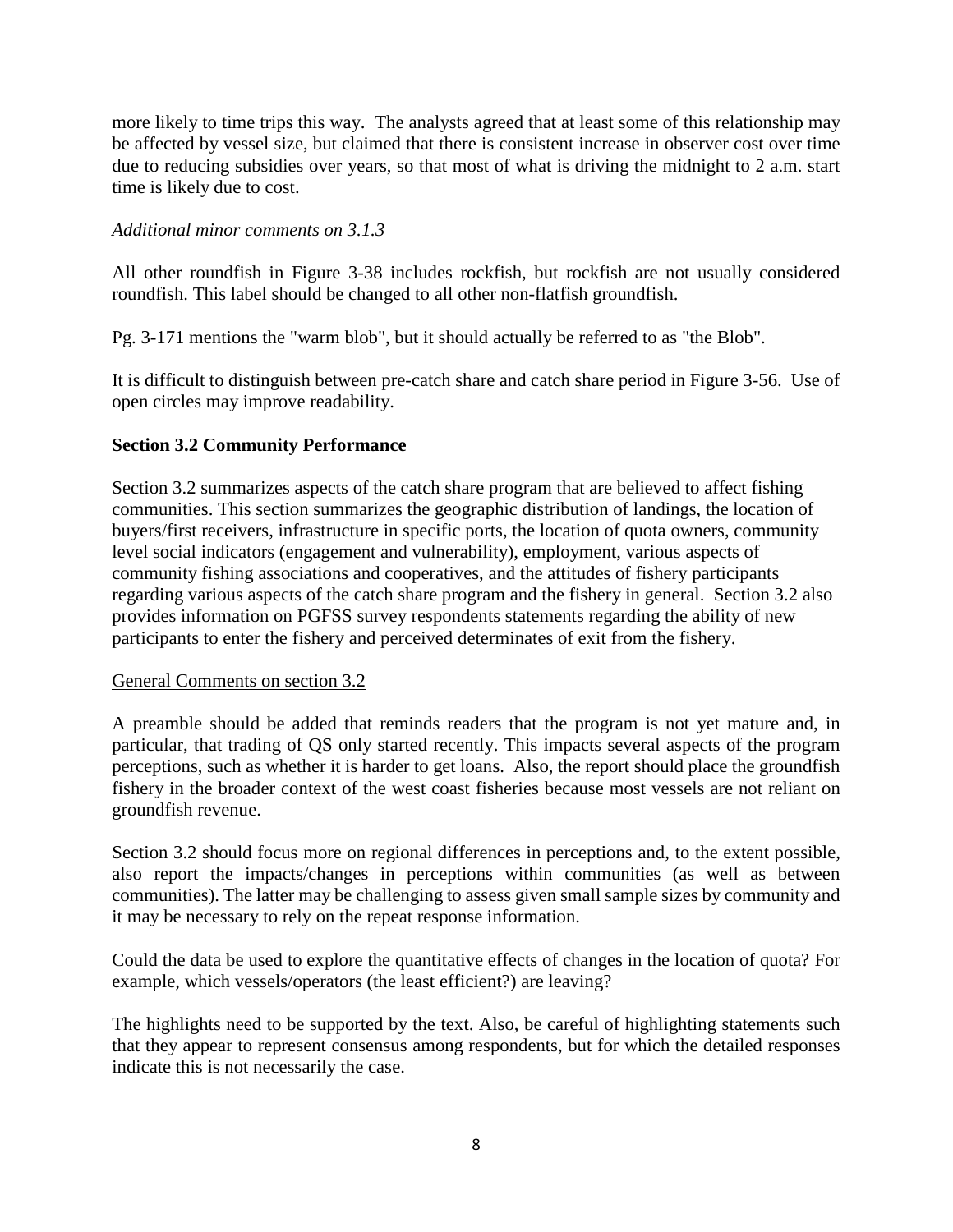Much of the discussion of the impact of observer coverage that occurs in Sections 3.2.2 and 3.2.3 can be limited or moved. Observer coverage impacts can be better focused in Section 3.4 (Program Management Performance).

#### Specific comments on Section 3.2.2 Fishing Communities

The time periods in Table 3-87 are not consistent with time periods used in the analysis in section 3.1. The text should give some rationale for the time periods chosen for the analysis.

The text in section 3.2.2(c) Changes in Infrastructure makes conclusive or semi-quantitative statements (e.g. "most"). These should be supported by documenting changes in infrastructure by port where possible (e.g. number of processors).

Table 3-108 (in section 3.2.2(d)(1)), which documents trends in QS owners, should show absolute numbers as well as percentages to aid interpretation.

The discussions of the engagement and vulnerability indices would benefit from some emphasis on the definition of indicators and their link to the fishery. Engagement is defined in 3.3.2(e) (page 3-242) as "a measure of the importance of a given community to commercial fishery resources and activities." The text would benefit from some additional emphasis that this concept is different from the importance of fishing to a community. Also, the social vulnerability indicators are constructed from census data and the link to what is happening in the fishery is not clear and direct. Changes in social vulnerability are not necessarily indicators of changes or events in the fishing industry. The review should explicitly make this caveat.

The highlights for section  $3.2.2(g)(3)(c)$  on page 3-281 state: "respondents reported a high degree of consolidation toward processing companies and other multi-vessel entities." Can this belief by respondents be supported by analysis of existing data? This may be complicated given the nature of the available data, but an attempt should be made to explore this issue. Also, a definition of a "multi-vessel entity" should be provided.

There appears to be a conflict between Figure 3-74 and the discussion in section 3.2.2(h)(3) "Improvements in Compensation, Job Stability, and Standard of Living". However, this may be because Sec 3.2.2(f) refers to changes in jobs while Fig. 3-74 refers to roles given a job in the fishery. There should at least be cross-referencing between these sections and possibly some direct comparison of the results and interpretation.

The highlights for section 3.2.2(g) state "Newport, Oregon, appears to be adapting well to the catch share program, in part because the diversity of its fisheries and its robust infrastructure" and quotes by Newport-based participants are cited in within this section. Did the survey receive comments from communities outside Newport that Newport was adapting successfully? It appears so, and the report should be modified to reflect that.

### Specific comments on Section 3.2.3 Entry-Level Participants and New Entrants

3.2.3(b) Are data on the cost of trawl permits available that can be included in the document?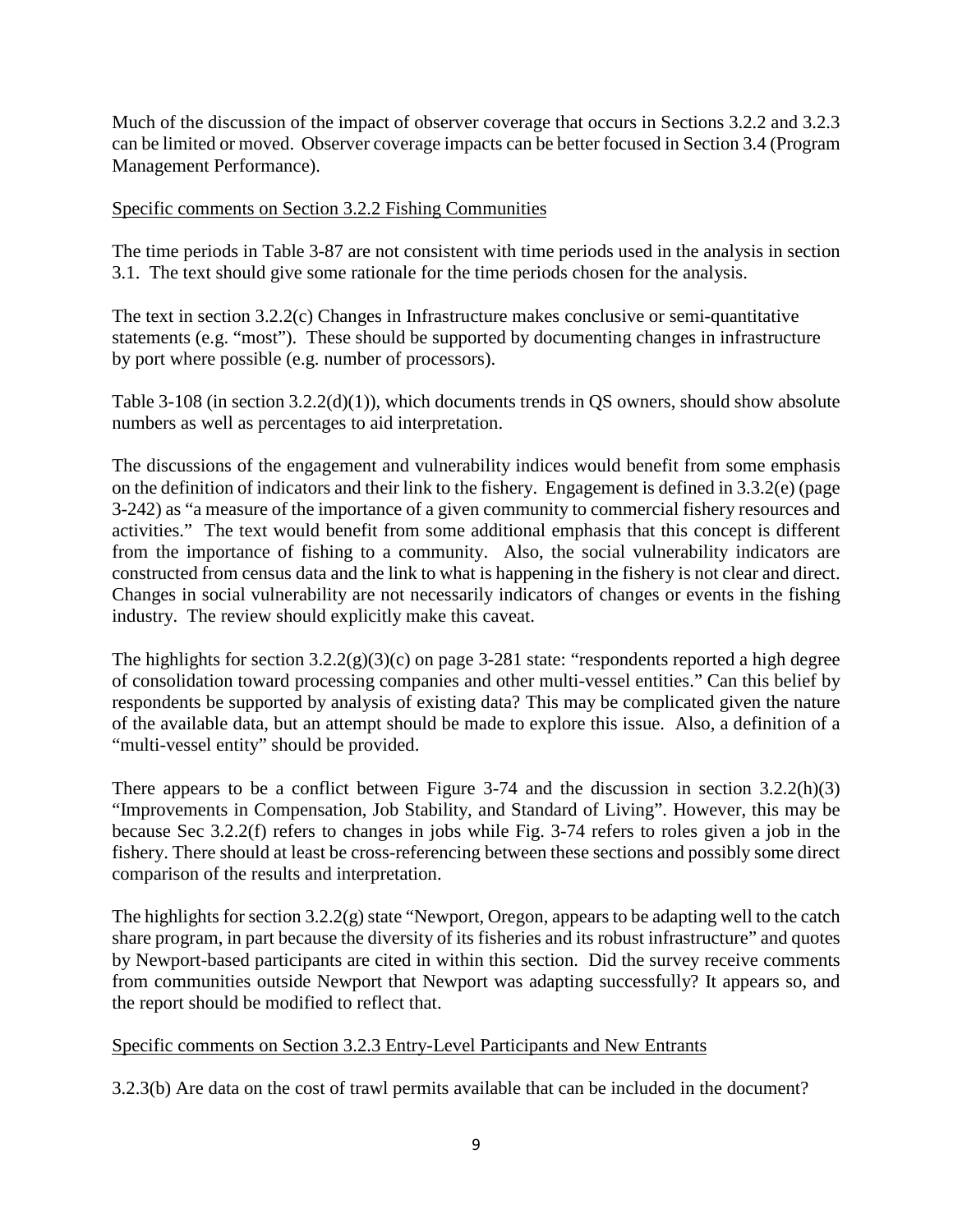Difficulties in obtaining loans are cited as a barrier to entry by new participants (see highlights for 3.2.3 and discussion in 3.2.3(b)(3) Entry Investment: Loans and Debt). Is there evidence to support this as a general or consensus result? If so, is this a unique aspect of the catch share fishery or an issue facing all commercial fisheries? Comment by the public at the subcommittees' meeting suggests that banks are still willing to make loans, particularly for vessel purchases.

Section 3.2.3(b)(4) states "Complicating affordability issues for crewmembers is the fact that QS transactions generally occur in large increments" (page 3-309). This may reflect the current state of the immature quota market. How likely is it that the number of small transactions increases over time as the quota market matures?

In section 3.2.3(c) Fishing Heritage, the draft document cites issues such as lack of family connections, aging of the fleet, etc. as barriers to new entry. Are these issues unique to fisheries (if so, how and why) or are they also faced by other industries and communities?

### Specific comments on Section 3.2.4 Small Vessels and Vessels Leaving the Fishery

Section 3.2.4 makes statements that can and should be verified using existing data. This section should attempt to justify the statements (a) small vessels may be becoming more reliant on other fisheries, such as crab and shrimp, in order to offset diminished revenue in the groundfish fishery; (b) some small trawl vessels have left the fishery, either by leasing out their quota, or by selling; and (c) Astoria/Tillamook have lost the greatest number of both large and small vessels that were active in the trawl fishery during 2009 and 2010, followed by Washington, based on data collected for the economic section of the report.

### **Section 3.3 Environmental Performance**

Section 3.3 summarizes environmental outcomes in the catch share fishery. The draft document states that a main goal of the catch share program is "to reduce the incidental catch of overfished groundfish species to assist in rebuilding these stocks." This section summarized discards and total mortality, catch limits and optimum yield, the status of stock regarding overfishing and rebuilding, bycatch of protected species, and habitat impacts. This section also contains a discussion of "localized depletion" of southern sablefish stocks (Section 3.3.4(b), see subcommittees' comments below).

### Specific comments on Section 3.3.2 Discards and Total Mortality

The species composition of the grouping labeled roundfish in Figure 3-80 and 3-81 is not clear. A similar issue arose in the discussion of section 3.1.3. Providing an appendix defining the species included in roundfish would be helpful and reference to it in the figures would be useful.

### Specific comments on Section 3.3.3 Catch limits and Optimum Yield

The discussion in section 3.3.3(c) Large Bycatch Events (Lightning Strikes) regarding the implications of large bycatch events for fleet behavior should be moved to the economic section. In particular, section 3.1.3(a) Utilization Information contains a discussion of the effect of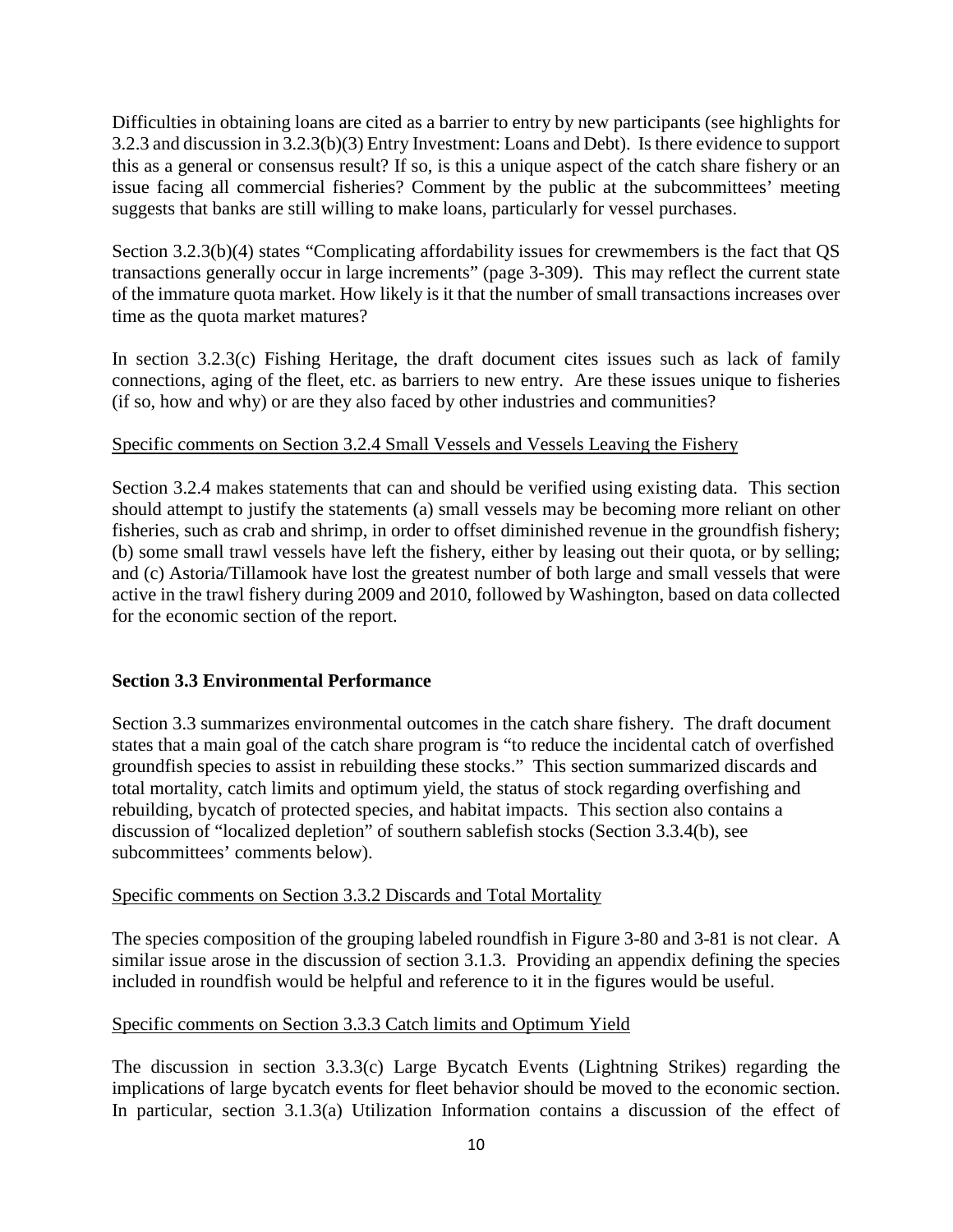perceived risk on utilization and the quota market. The total amount of removals is what is pertinent to Environmental Performance rather than the implications of large catch event "lightning strikes" which are primarily economic.

#### Specific comments on Section 3.3.4 Status of Stocks

The language in section 3.3.4 Status of Stocks regarding "overfishing" and "overfished", and "recovered" species is potentially confusing to stakeholders.

- Above the minimum stock size threshold (MSST), a once overfished stock is referred to as 'rebuilding' rather than 'overfished' under national parlance, but is still referred to as 'overfished' in the PFMC since it is still in a rebuilding plan and subject to much lower harvest levels until completely rebuilt. A footnote below Figure 3-97 regarding the definition of 'rebuilding' in the MSA vs. 'overfished' in the PFMC would help readers from our Council understand the terminology being used.
- Also filling in the blanks in Figure 3-97 would clarify the status in the intervening years. Canary and Pacific ocean perch were continuously in an overfished state, and should be indicated as such in the table. Circling the status symbol when an assessment was undertaken would also help readers follow the table.
- The header for Figure 3-97 indicates the stock was overfished at that time according the most recent assessment, whereas the assessment effective at the time in question is reflective of our understanding of its status at that juncture. Thus, the table should be referencing status relative to the assessment effective in each year if it is to reflect our understanding of stock status and resulting stock status under management at the time. The annual Status of the Stocks report forming the basis for the figure may use methods that differ, reflecting a retrospective understanding of stock status per the most recent assessment. Whichever method is used, it should be referenced and explained in the Figure caption. This may also pertain to Figure 3-98 and 3-99.

In Figure 3-99, the title on the slide should not reference "overfished rockfish" since some of the species listed were never overfished. The perception of the trend in abundance appears to reflect results from the most recent assessment rather than the status as understood in each year given the assessment in effect at the time. The caption should clarify whether the Stock Information System results or the most recent assessment were referenced to clarify the source used. Cowcod also needs to be added to the graph using a  $B_{\text{msy}}$  of 620 mt as the basis for comparison.

#### Specific comments on section 3.3.4(b) Localized Depletion of Sablefish South of 36°N. Latitude

The term "localized depletion" as used in this section is not clearly defined and may not reflect the nature of the issue being analyzed. The draft document fails to present a strong and relevant definition of localized depletion. Is the issue being analyzed an ecological issue? Or is it a change in fishing behavior that (possibly) negatively impacts the ability of another group of fishers to fish? The second is an economic question.

- The degree to which a stock may be subject to localized depletion depends on the distribution and intensity of fishing effort from the fleet and mobility of the species.
- Identifying localized depletion requires comparison of the rate of change in the population size at a global level and the local level. The abundance of the stock is spatially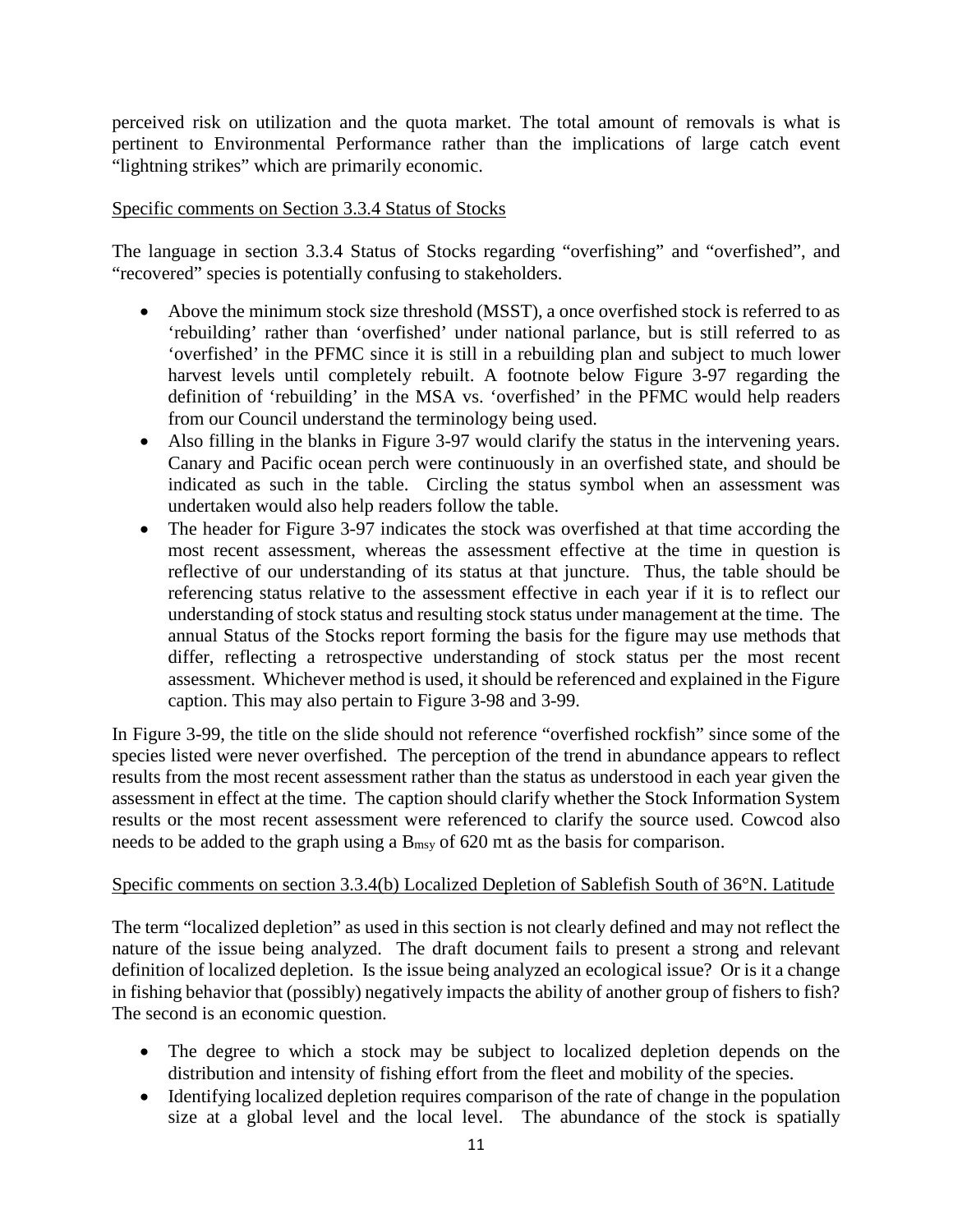heterogeneous and depletion will not be consistent over the distribution of the stock even in the absence of fishing. It may prove difficult to determine whether the rates of change in the abundance in a given area are more severe than could be occur at random.

The data utilized to address this question are too limited to draw any conclusions regarding fishery conflicts and localized depletion.

- The current analysis utilizes only six years of data for the CPUE from only four boats in the area of the central coast in California between 34° 27' N and 36° N depicted in Figure 3-102. The amount of data is insufficient to draw any conclusions.
- Any trends in abundance or CPUE should be compared to the rates of change elsewhere.
- The Northwest Fisheries Science center Shelf/Slope Trawl survey data should be analyzed in an analogous fashion for the area of interest and compared to the results for the whole area sampled by the trawl survey or adjacent waters considered to be less heavily fished.
- In addition, statistical tests should be conducted between trends to provide greater rigor in examining whether there is a statistically significant difference in the trends in CPUE observed between the area of interest and the area outside for both the fishery dependent and fishery independent data sources.
- Alternative hypotheses regarding the potential causes should also be noted and analyzed where possible, i.e. shifts in the distribution of the stock from the area of interest as sablefish are a mobile species and water temperature regimes etc. may have effected their distribution resulting in the observed patterns.

Latitude and longitude should be indicated on the maps showing overlap in fishing effort between sectors (Figure 3-103). This figure fits better in the economic section regarding interactions between fishing sectors focusing on gear conflicts resulting from gear switching.

### Specific comments on section 3.3.5 Protected Species

Section 3.3.5(a)(1) contains a detailed discussion on bycatch of salmon species, including bycatch counts through 2013 in Table 3-137. Additional, updated information was presented to the full SSC at the April 2017 meeting under agenda item F.3 regarding ESA section 7 consultation on the take of listed salmonids in the groundfish fishery and should be incorporated into the final document (www.pcouncil.org/resources/archives/briefing-books/april-2017-briefing-book/).

This section sometimes refers to pounds or tons of salmon when the reported quantities are numbers of fish, units should be checked and corrected as necessary.

Marine mammal interactions with the fishery include entanglement in fishing pot gear are described in section 3.3.5(b)(1). It is unclear whether Table 3-140 includes entanglement in crab pots (the presentation indicated that these are included), but only entanglements with fish pots should be presented. Season and depth distribution of fishing effort differs between fisheries.

The potential biological removal (PBR) limit for the marine mammals should be included in Table 3-140 for comparison to fatal interactions.

### **Section 3.3 Program Management Performance**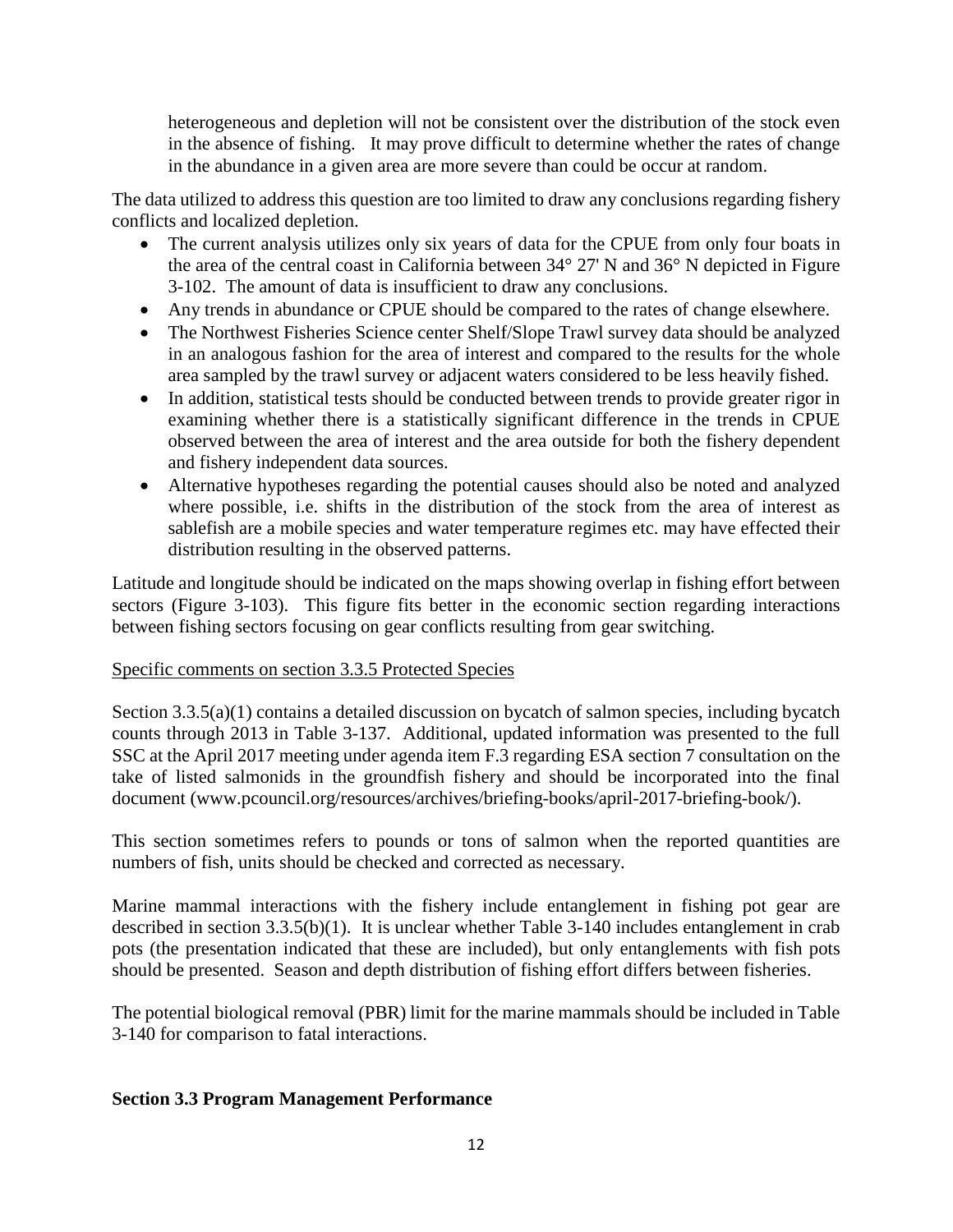The Magnuson‐Stevens Fishery Conservation and Management Act (MSA) Limited Access Privilege Programs (LAPP) provisions and the Groundfish FMP Amendment 20 emphasize the importance of efficient and effective enforcement, monitoring, and management of the catch share program. This section presented indicators of management performance, and qualitative assessments informed by public comment.

### Comments on section 3.4.2 Monitoring, Accountability, Catch Accounting, and Enforcement

The draft document does not include an assessment of the cost-effectiveness of maintaining 100 percent observer coverage. This issue may become more important as fewer overfished species implies lower risk from having unobserved trips.

Viability of discarded Pacific halibut on vessels with electronic monitoring is assessed by assuming a fixed mortality rate by gear type. It may be possible to refine viability estimates using observer data. (Section 3.4.2(b)(6) Discards)

# **Executive Summary**

Given the length of the draft document, the Executive Summary is an important component of the 5-year review. It is likely the only portion of the document that many will have the opportunity to read in detail. Therefore, the subcommittees stressed that the Executive Summary must clearly and accurately convey the most important information contained in the draft document.

The Executive Summary contained in the draft document is organized according to the four questions that the SSC suggested to the Council in November as focal points for the report. Readers may find the fact that the Executive Summary is not presented in the same order as the main text confusing and it makes it harder to know where to find specific pieces of information. The subcommittees did not reach and consensus on the best organization of the Executive Summary and the analysts should give careful consideration to this issue. Comprehensive referencing of material and conclusions in the Executive Summary is important in either case.

At the start of the Executive Summary the following two objectives should be accomplished:

- A clearer statement of what benefits were expected from the Trawl Catch Shares program. Some text to clarify the difference between "net benefits to the nation" and the economic performance of the fishing fleet and processors would also be helpful.
- A statement that not all program goals can be achieved at the same time and that the catch share program is set up to balance competing goals.

The presentation given at the subcommittees' meeting was mainly figures and graphs. This was very helpful and the revised Executive Summary should contain figures.

Section "highlights" in the main text, which provide succinct summaries of the main "results", could provide a basis for which items are included in the Executive Summary and which are left out. The Executive Summary could also include bullet-point type lists to convey information, as the analysts think is appropriate.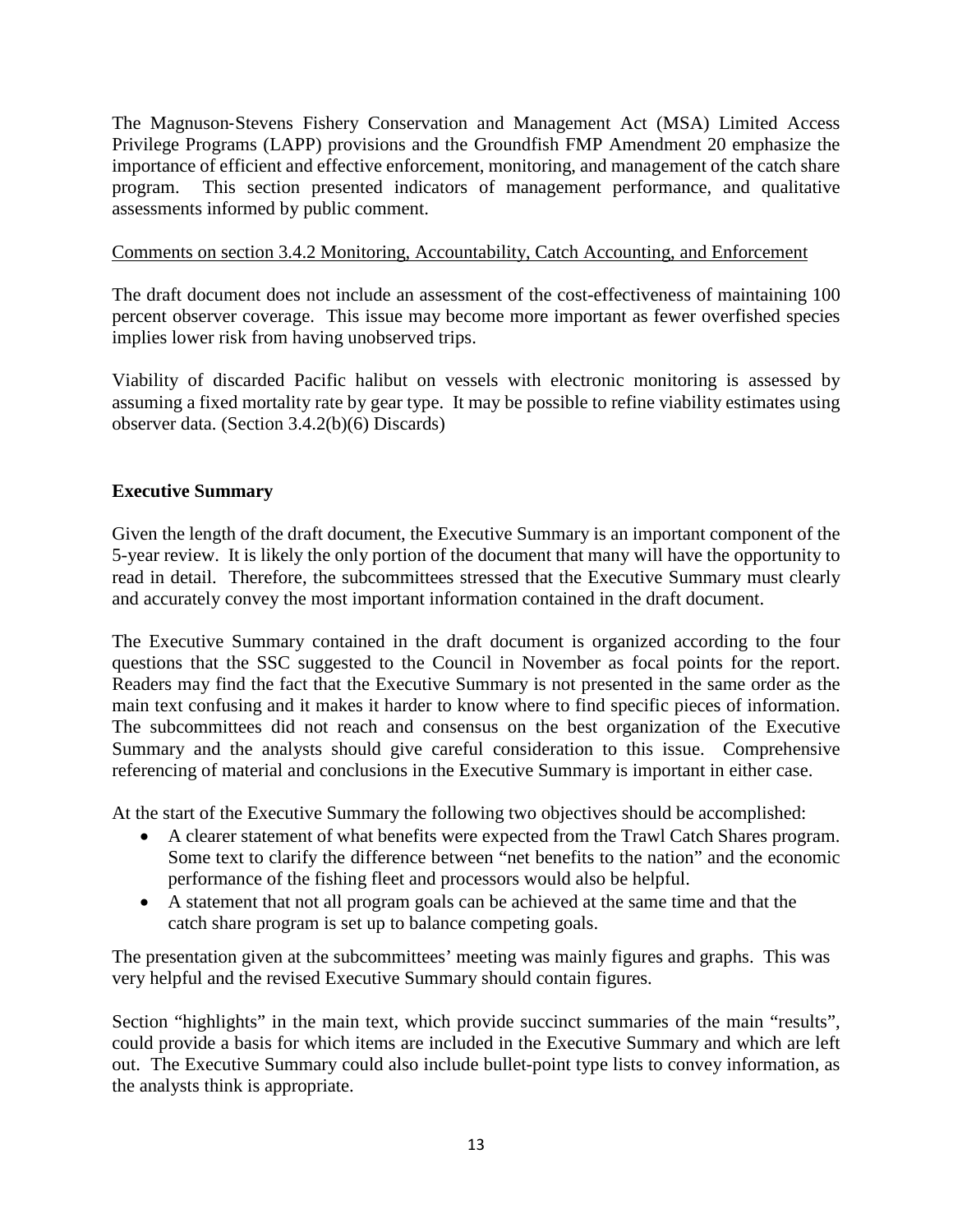The Executive Summary should avoid speculation and include only statements regarding results. Each item should be supported by data and analysis contained in the main text. In the case of qualitative survey data, only statements that can be supported as a consensus of respondent views should be presented.

The document would benefit from a timeline of major events to help put some of the changes in the fishery into context. This should include major changes in management (the 2003 vessel buyback, for example), market conditions (Ukraine market for whiting?), and important environmental factors (the "Blob"). The summary slides presented at the subcommittees meeting included a short time-line of some of such events. Inclusion of this figure would provide very helpful context and provide a longer perspective (e.g., the groundfish crisis, the trawl vessel buyback).

The summary slides presented at the subcommittees meeting included a slide illustrating consolidation from 2009 through 2016 by presenting the number of vessels participating. To understand how catch shares affected consolidation rates, especially relative to other major policy changes such as the vessel buyback, a longer time series is needed. Data exist (e.g. PacFIN fish tickets) to present this information.

- A similar slide showing the decline in the number of buyers by state starting in 1994 (title Net Benefits – Consolidation) was very helpful in showing the long term trends in the West Coast groundfish fisheries.
- A figure showing the number of trawl vessels by state starting in 1994 would be useful.
- A figure showing non-whiting trawl landings and value by state would also provide additional context.

Regarding financial outcomes

- Figures and tables should include median and percentile values (not mean and standard deviation) because they better show the distribution of individual outcomes. Distribution is a main point of emphasis with these results.
- The analysts should consider presenting only VCNR figures in the Executive Summary This reduces clutter (by excluding TCNR) and the VCNR results may be more informative when assessing financial outcomes.

### **Research and Data Needs**

The final report will include a "Research and Data Needs" section. That section is blank in the draft document. The analysts asked the subcommittees for recommendations regarding topics for this section. Some possible topics are listed below, but this should not be considered an exhaustive list.

- A survey that includes quota holders who do not actively participate in the fishery.
- Additional data or cost allocation studies on program administration. It is currently unclear the extent to which cost recovery fees cover program costs.
- Research on utilization rates, aggregation limits, and economies of scale/optimal size. The data and analysis presented in the draft report are insufficient to determine the effect of aggregation limits: simply put, we don't know how participants would behave if these